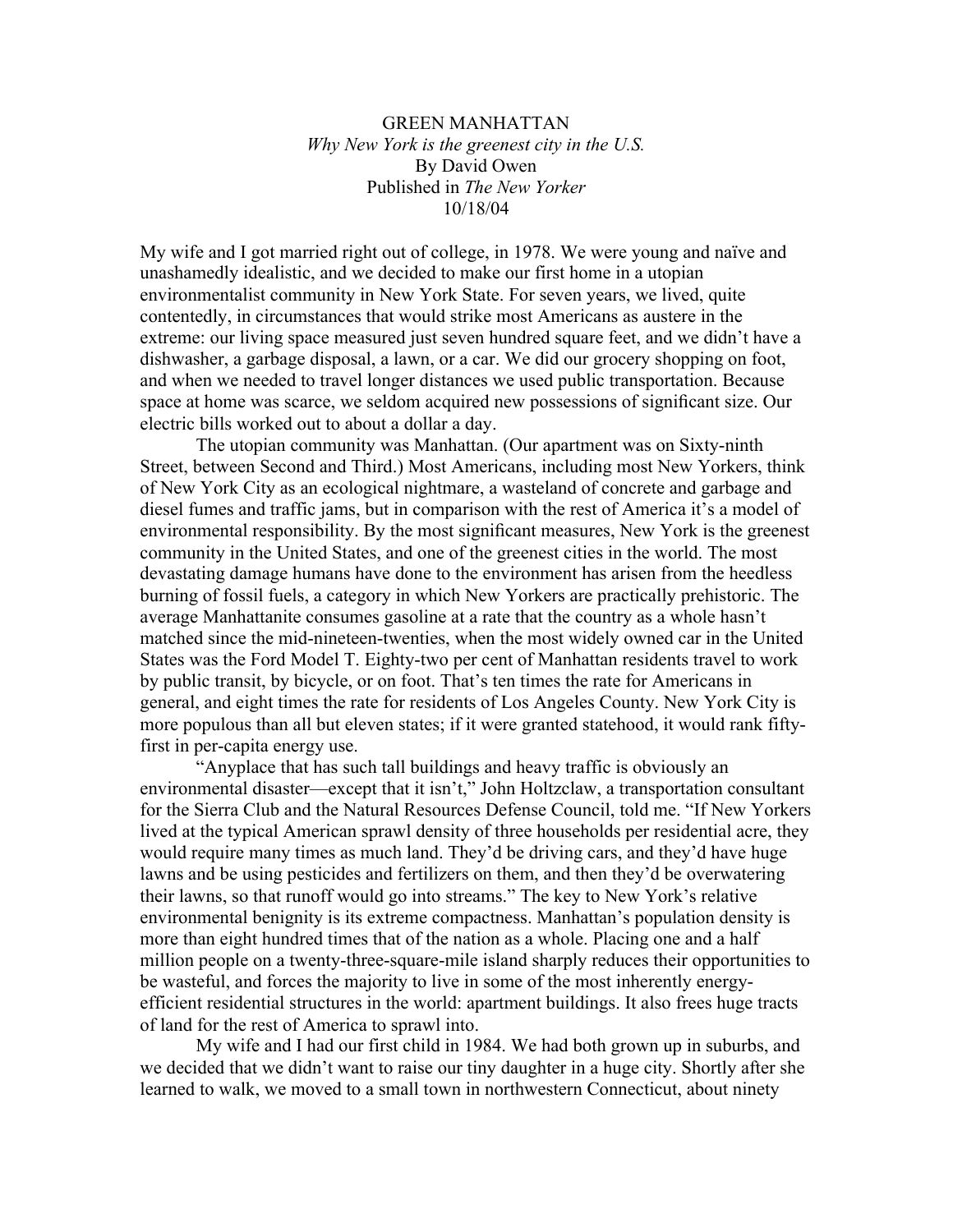miles north of midtown Manhattan. Our house, which was built in the late seventeenhundreds, is across a dirt road from a nature preserve and is shaded by tall white-pine trees. After big rains, we can hear a swollen creek rushing by at the bottom of the hill. Deer, wild turkeys, and the occasional black bear feed themselves in our yard. From the end of our driveway, I can walk several miles through woods to an abandoned nineteenth-century railway tunnel, while crossing only one paved road.

Yet our move was an ecological catastrophe. Our consumption of electricity went from roughly four thousand kilowatt-hours a year, toward the end of our time in New York, to almost thirty thousand kilowatt-hours in 2003—and our house doesn't even have central air-conditioning. We bought a car shortly before we moved, and another one soon after we arrived, and a third one ten years later. (If you live in the country and don't have a second car, you can't retrieve your first car from the mechanic after it's been repaired; the third car was the product of a mild midlife crisis, but soon evolved into a necessity.) My wife and I both work at home, but we manage to drive thirty thousand miles a year between us, mostly doing ordinary errands. Nearly everything we do away from our house requires a car trip. Renting a movie and later returning it, for example, consumes almost two gallons of gasoline, since the nearest Blockbuster is ten miles away and each transaction involves two round trips. When we lived in New York, heat escaping from our apartment helped to heat the apartment above ours; nowadays, many of the Btus produced by our brand-new, extremely efficient oil-burning furnace leak through our two-hundred-year-old roof and into the dazzling star-filled winter sky above.

When most Americans think about environmentalism, they picture wild, unspoiled landscapes—the earth before it was transmogrified by human habitation. New York City is one of the most thoroughly altered landscapes imaginable, an almost wholly artificial environment, in which the terrain's primeval contours have long since been obliterated and most of the parts that resemble nature (the trees on side streets, the rocks in Central Park) are essentially decorations. Ecology-minded discussions of New York City often have a hopeless tone, and focus on ways in which the city might be made to seem somewhat less oppressively man-made: by increasing the area devoted to parks and greenery, by incorporating vegetation into buildings themselves, by reducing traffic congestion, by easing the intensity of development, by creating open space around structures. But most such changes would actually undermine the city's extraordinary energy efficiency, which arises from the characteristics that make it surreally synthetic.

Because densely populated urban centers concentrate human activity, we think of them as pollution crisis zones. Calculated by the square foot, New York City generates more greenhouse gases, uses more energy, and produces more solid waste than most other American regions of comparable size. On a map depicting negative environmental impacts in relation to surface area, therefore, Manhattan would look like an intense hot spot, surrounded, at varying distances, by belts of deepening green.

If you plotted the same negative impacts by resident or by household, however, the color scheme would be reversed. My little town has about four thousand residents, spread over 38.7 thickly wooded square miles, and there are many places within our town limits from which no sign of settlement is visible in any direction. But if you moved eight million people like us, along with our dwellings and possessions and current rates of energy use, into a space the size of New York City, our profligacy would be impossible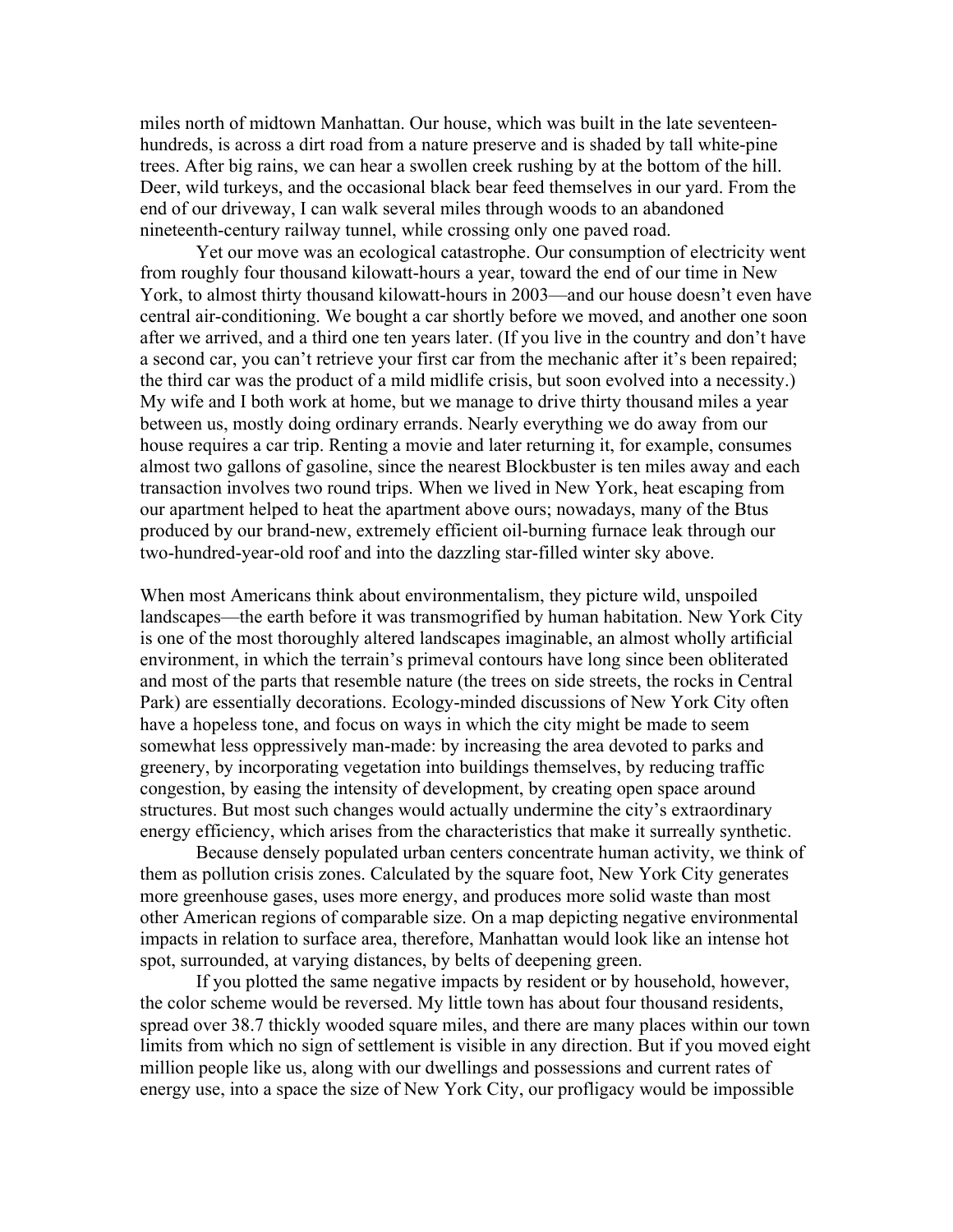to miss, because you'd have to stack our houses and cars and garages and lawn tractors and swimming pools and septic tanks higher than skyscrapers. (Conversely, if you made all eight million New Yorkers live at the density of my town, they would require a space equivalent to the land area of the six New England states plus Delaware and New Jersey.) Spreading people out increases the damage they do to the environment, while making the problems harder to see and to address.

Of course, living in densely populated urban centers has many drawbacks. Even wealthy New Yorkers live in spaces that would seem cramped to Americans living almost anywhere else. A well-to-do friend of mine who grew up in a town house in Greenwich Village thought of his upbringing as privileged until, in prep school, he visited a classmate from the suburbs and was staggered by the house, the lawn, the cars, and the swimming pool, and thought, with despair, You mean I could live like this? Manhattan is loud and dirty, and the subway is depressing, and the fumes from the cars and cabs and buses can make people sick. Presumably for environmental reasons, New York City has one of the highest childhood-asthma rates in the country, with an especially alarming concentration in East Harlem.

Nevertheless, barring an almost inconceivable reduction in the earth's population, dense urban centers offer one of the few plausible remedies for some of the world's most discouraging environmental ills. To borrow a term from the jargon of computer systems, dense cities are scalable, while sprawling suburbs are not. The environmental challenge we face, at the current stage of our assault on the world's non-renewable resources, is not how to make our teeming cities more like the pristine countryside. The true challenge is how to make other settled places more like Manhattan. This notion has yet to be widely embraced, partly because it is counterintuitive, and partly because most Americans, including most environmentalists, tend to view cities the way Thomas Jefferson did, as "pestilential to the morals, the health, and the liberties of man." New York is the place that's fun to visit but you wouldn't want to live there. What could it possibly teach anyone about being green?

New York's example, admittedly, is difficult for others to imitate, because the city's remarkable population density is the result not of conscientious planning but of a succession of serendipitous historical accidents. The most important of those accidents was geographic: New York arose on a smallish island rather than on the mainland edge of a river or a bay, and the surrounding water served as a physical constraint to outward expansion. Manhattan is like a typical seaport turned inside out—a city with a harbor around it, rather than a harbor with a city along its edge. Insularity gave Manhattan more shoreline per square mile than other ports, a major advantage in the days when one of the world's main commercial activities was moving cargoes between ships. It also drove early development inward and upward.

A second lucky accident was that Manhattan's street plan was created by merchants who were more interested in economic efficiency than in boulevards, parks, or empty spaces between buildings. The resulting crush of architecture is actually humanizing, because it brings the city's commercial, cultural, and other offerings closer together, thereby increasing their accessibility—a point made forty-three years ago by the brilliantly iconoclastic urban thinker Jane Jacobs, in her landmark book "The Death and Life of Great American Cities."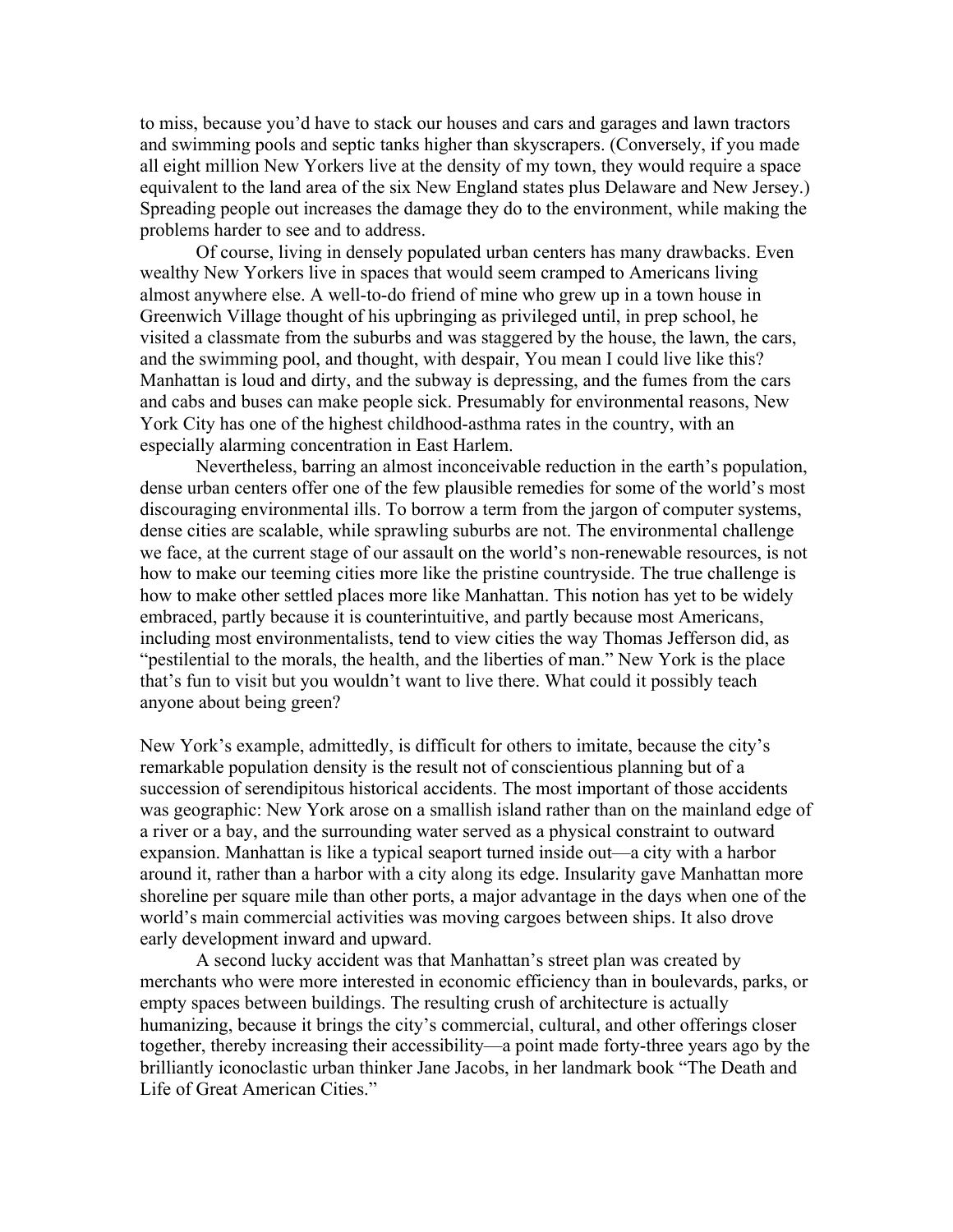A third accident was the fact that by the early nineteen-hundreds most of Manhattan's lines had been filled in to the point where not even Robert Moses could easily redraw them to accommodate the great destroyer of American urban life, the automobile. Henry Ford thought of cars as tools for liberating humanity from the wretchedness of cities, which he viewed with as much distaste as Jefferson did. In 1932, John Nolen, a prominent Harvard-educated urban planner and landscape architect, said, "The future city will be spread out, it will be regional, it will be the natural product of the automobile, the good road, electricity, the telephone, and the radio, combined with the growing desire to live a more natural, biological life under pleasanter and more natural conditions." This is the idea behind suburbs, and it's still seductive. But it's also a prescription for sprawl and expressways and tremendous waste.

New York City's obvious urban antithesis, in terms of density and automobile use, is metropolitan Los Angeles, whose metastatic outward growth has been virtually unimpeded by the lay of the land, whose early settlers came to the area partly out of a desire to create space between themselves and others, and whose main development began late enough to be shaped by the needs of cars. But a more telling counterexample is Washington, D.C., whose basic layout was conceived at roughly the same time as Manhattan's, around the turn of the nineteenth century. The District of Columbia's original plan was created by an eccentric French-born engineer and architect named Pierre-Charles L'Enfant, who befriended General Washington during the Revolutionary War and asked to be allowed to design the capital. Many of modern Washington's most striking features are his: the broad, radial avenues; the hublike traffic circles; the sweeping public lawns and ceremonial spaces.

Washington is commonly viewed as the most intelligently beautiful—the most European—of large American cities. Ecologically, though, it's a mess. L'Enfant's expansive avenues were easily adapted to automobiles, and the low, widely separated buildings (whose height is limited by law) stretched the distance between destinations. There are many pleasant places in Washington to go for a walk, but the city is difficult to get around on foot: the wide avenues are hard to cross, the traffic circles are like obstacle courses, and the grandiloquent empty spaces thwart pedestrians, by acting as what Jane Jacobs calls "border vacuums." (One of Jacobs's many arresting observations is that parks and other open spaces can reduce urban vitality, by creating dead ends that prevent people from moving freely between neighborhoods and by decreasing activity along their edges.) Many parts of Washington, furthermore, are relentlessly homogeneous. There are plenty of dignified public buildings on Constitution Avenue, for example, but good luck finding a dry cleaner, a Chinese restaurant, or a grocery store. The city's horizontal, airy design has also pushed development into the surrounding countryside. The fastestgrowing county in the United States is Loudoun County, Virginia, at the rapidly receding western edge of the Washington metropolitan area.

The Sierra Club, an environmental organization that advocates the preservation of wilderness and wildlife, has a national campaign called Challenge to Sprawl. The aim of the program is to arrest the mindless conversion of undeveloped countryside into subdivisions, strip malls, and S.U.V.-clogged expressways. The Sierra Club's Web site features a slide-show-like demonstration that illustrates how various sprawling suburban intersections could be transformed into far more appealing and energy-efficient developments by implementing a few modifications, among them widening the sidewalks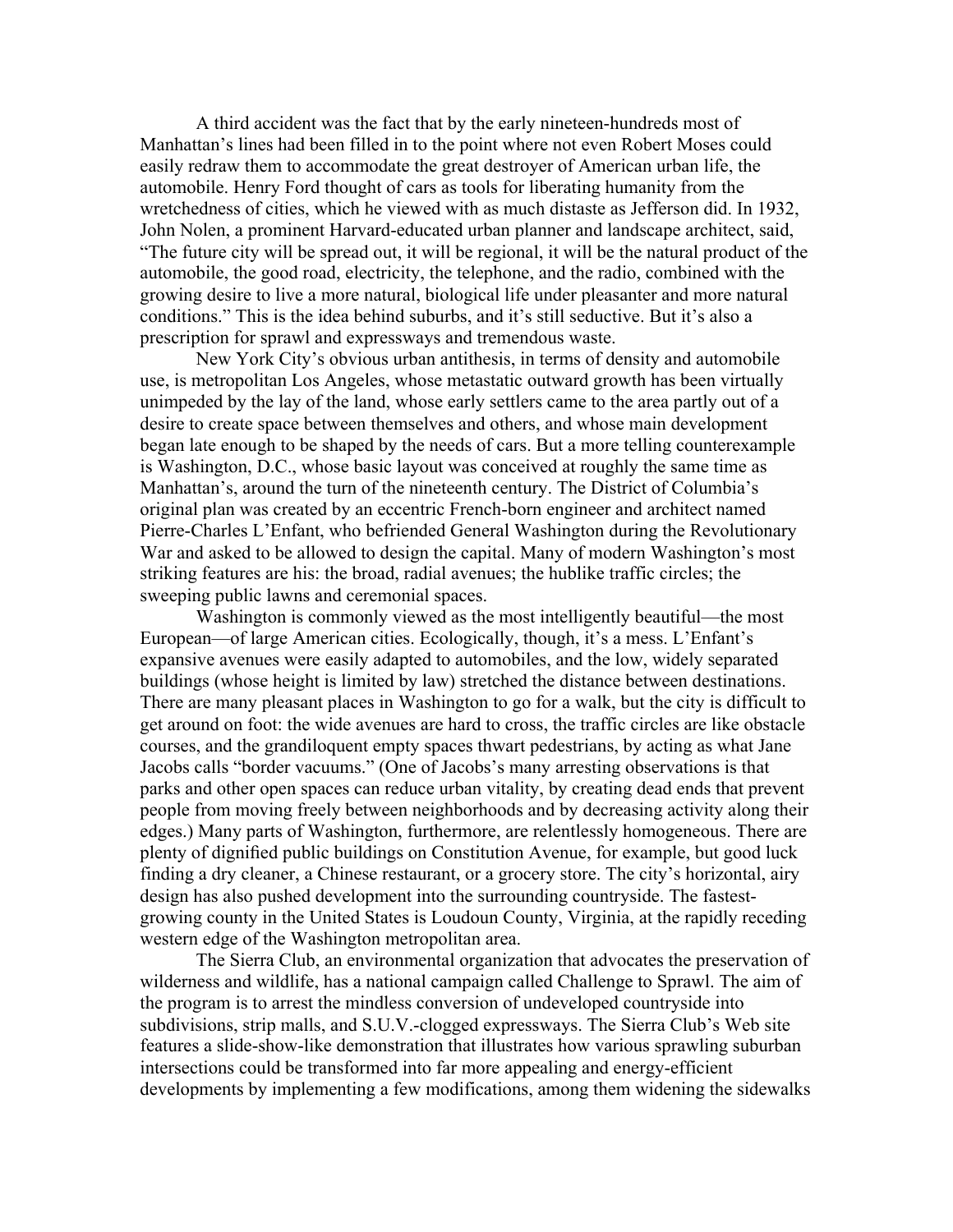and narrowing the streets, mixing residential and commercial uses, moving buildings closer together and closer to the edges of sidewalks (to make them more accessible to pedestrians and to increase local density), and adding public transportation—all fundamental elements of the widely touted anti-sprawl strategy known as Smart Growth. In a recent telephone conversation with a Sierra Club representative involved in Challenge to Sprawl, I said that the organization's anti-sprawl suggestions and the modified streetscapes in the slide show shared many significant features with Manhattan—whose most salient characteristics include wide sidewalks, narrow streets, mixed uses, densely packed buildings, and an extensive network of subways and buses. The representative hesitated, then said that I was essentially correct, although he would prefer that the program not be described in such terms, since emulating New York City would not be considered an appealing goal by most of the people whom the Sierra Club is trying to persuade.

An obvious way to reduce consumption of fossil fuels is to shift more people out of cars and into public transit. In many parts of the country, though, public transit has been stagnant or in decline for years. New York City's Metropolitan Transportation Authority and Department of Transportation account for nearly a third of all the transit passenger miles travelled in the United States and for nearly four times as many passenger miles as the Washington Metropolitan Area Transit Authority and the Los Angeles County Metropolitan Transportation Authority combined.

New York City looks so little like other parts of America that urban planners and environmentalists tend to treat it as an exception rather than an example, and to act as though Manhattan occupied an idiosyncratic universe of its own. But the underlying principles apply everywhere. "The basic point," Jeffrey Zupan, an economist with the Regional Planning Association, told me, "is that you need density to support public transit. In all cities, not just in New York, once you get above a certain density two things happen. First, you get less travel by mechanical means, which is another way of saying you get more people walking or biking; and, second, you get a decrease in the trips by auto and an increase in the trips by transit. That threshold tends to be around seven dwellings per acre. Once you cross that line, a bus company can put buses out there, because they know they're going to have enough passengers to support a reasonable frequency of service."

Phoenix is the sixth-largest city in the United States and one of the fastestgrowing among the top ten, yet its public transit system accounts for just one per cent of the passenger miles that New York City's does. The reason is that Phoenix's burgeoning population has spread so far across the desert—greater Phoenix, whose population is a little more than twice that of Manhattan, covers more than two hundred times as much land—that no transit system could conceivably serve it. And no amount of browbeating, public-service advertising, or federal spending can change that.

Cities, states, and the federal government often negate their own efforts to nurture public transit by simultaneously spending huge sums to make it easier for people to get around in cars. When a city's automobile traffic becomes congested, the standard response has long been to provide additional capacity by building new roads or widening existing ones. This approach eventually makes the original problem worse, by generating what transportation planners call "induced traffic": every mile of new highway lures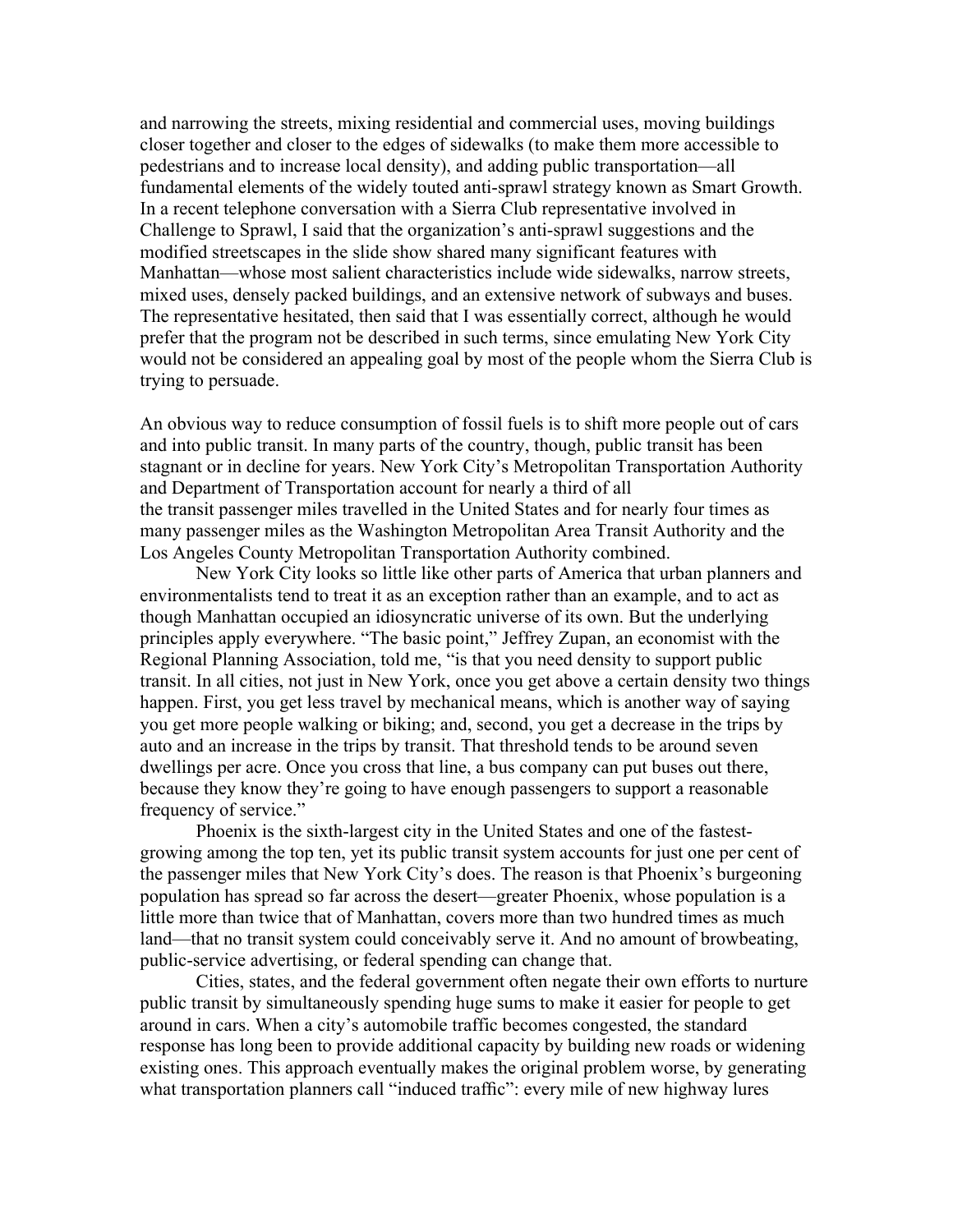passengers from public transit and other more efficient modes of travel, and makes it possible for residential and commercial development to spread even farther from urban centers. And adding public transit in the hope of reducing automobile congestion is as self-defeating as building new highways, because unclogging roads, if successful, just makes driving seem more attractive, and the roads fill up again. A better strategy would be to eliminate existing traffic lanes and parking spaces gradually, thereby forcing more drivers to use less environmentally damaging alternatives—in effect, "induced transit." One reason New Yorkers are the most dedicated transit users in America is that congestion on the city's streets makes driving extraordinarily disagreeable. The average speed of crosstown traffic in Manhattan is little more than that of a brisk walker, and in midtown at certain times of the day the cars on the side streets move so slowly that they appear almost to be parked. Congestion like that urges drivers into the subways, and it makes life easier for pedestrians and bicycle riders by slowing cars to a point where they constitute less of a physical threat.

Even in New York City, the relationship between traffic and transit is not well understood. A number of the city's most popular recent transportation-related projects and policy decisions may in the long run make the city a worse place to live in by luring passengers back into their cars and away from public transportation: the rebuilding and widening of the West Side Highway, the implementation of EZ-Pass on the city's toll bridges, the decision not to impose tolls on the East River bridges, and the current renovation of the F.D.R. Drive (along with the federally funded hundred-and-thirty-ninemillion-dollar Outboard Detour Roadway, which is intended to prevent users of the F.D.R. from being inconvenienced while the work is under way).

Public transit itself can be bad for the environment if it facilitates rather than discourages sprawl. The Washington Metropolitan Area Transit Authority is considering extensions to some of the most distant branches of its system, and those extensions, if built, will allow people to live even farther from the city's center, creating new, nondense suburbs where all other travel will be by automobile, much of it to malls and schools and gas stations that will be built to accommodate them. Transit is best for the environment when it helps to concentrate people in dense urban cores. Building the proposed Second Avenue subway line would be environmentally sound, because it would increase New Yorkers' ability to live without cars; building a bullet train between Penn Station and the Catskills (for example) would not be sound, because it would enable the vast, fuel-squandering apparatus of suburbia to establish itself in a region that couldn't support it otherwise.

On the afternoon of August 14, 2003, I was working in my office, on the third floor of my house, when the lights blinked, my window air-conditioner sputtered, and my computer's backup battery kicked in briefly. This was the beginning of the great blackout of 2003, which halted electric service in parts of eight Northeastern and Midwestern states and in southeastern Canada. The immediate cause was eventually traced to Ohio, but public attention often focussed on New York City, which had the largest concentration of affected power customers. Richard B. Miller, who resigned as the senior energy adviser for the city of New York six weeks before the blackout, reportedly over deep disagreements with the city's energy policy, told me, "When I was with the city, I attended a conference on global warming where somebody said, 'We really need to raise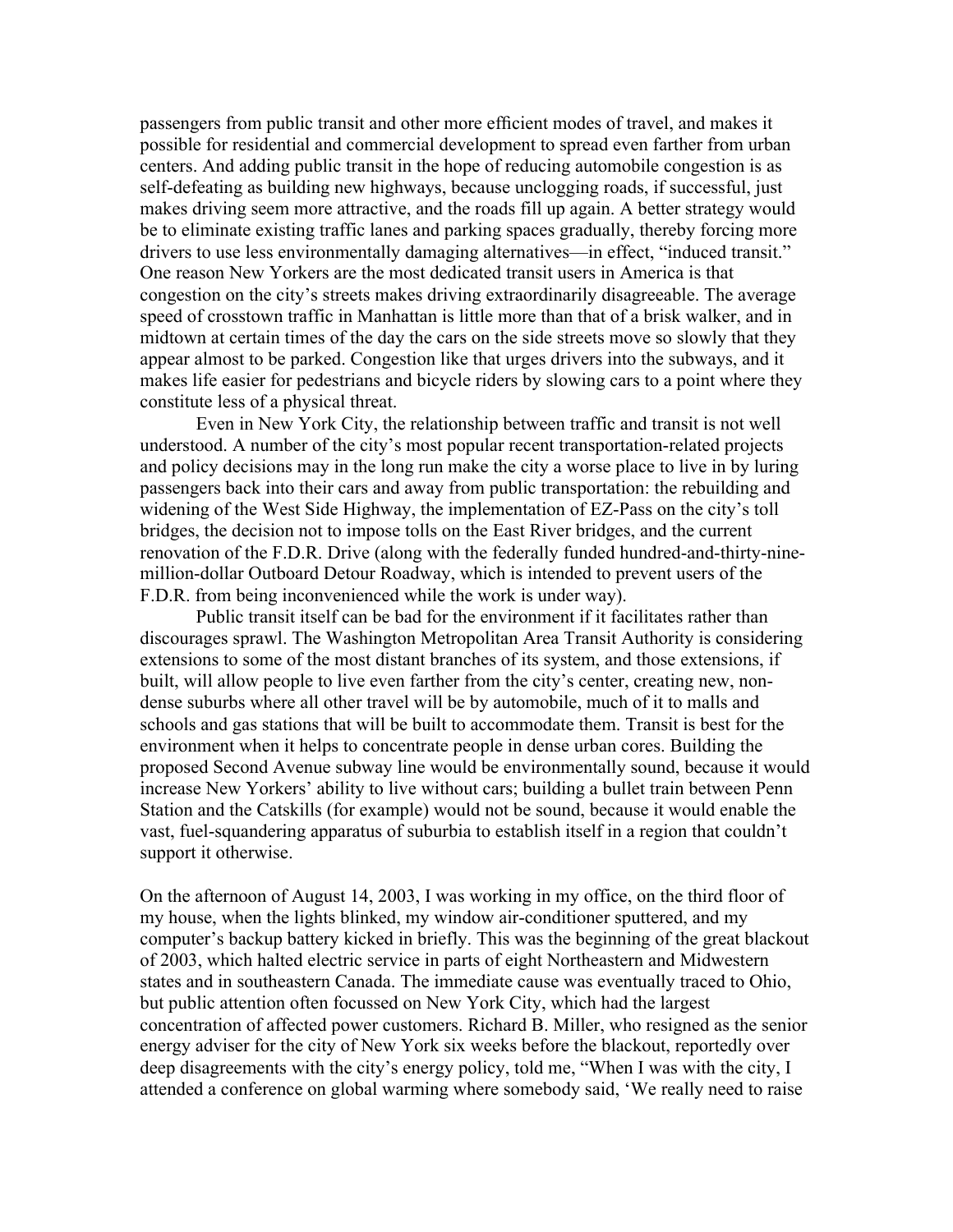energy and electricity prices in New York City, so that people will consume less.' And my response at that conference was 'You know, if you're talking about raising energy prices in New York City only, then you're talking about something that's really bad for the environment. If you make energy prices so expensive in the city that a business relocates from Manhattan to New Jersey, what you're really talking about, in the simplest terms, is a business that's moving from a subway stop to a parking lot. And which of those do you think is worse for the environment?' "

People who live in cities use only about half as much electricity as people who don't, and people who live in New York City generally use less than the urban average. A truly enlightened energy policy would reward city dwellers and encourage others to follow their good example. Yet New York City residents pay more per kilowatt-hour than almost any other American electricity customers; taxes and other government charges, most of which are not enumerated on electricity bills, can constitute close to twenty per cent of the cost of power for residential and commercial users in New York. Richard Miller, after leaving his job with New York City, went to work as a lawyer in Consolidated Edison's regulatory affairs department, spurred by his thinking about the environment. He believes that state and local officials have historically taken unfair advantage of the fact that there is no political cost to attacking a big utility. Con Ed pays more than six hundred million dollars a year in property taxes, making it by far the city's largest property-tax payer, and those charges inflate electric bills. Meanwhile, the cost of driving is kept artificially low. (Fifth Avenue and the West Side Highway don't pay property taxes, for example.) "In addition," Miller said, "the burden of improving the city's air has fallen far more heavily on power plants, which contribute only a small percentage of New York City's air pollution, than it has on cars—even though motor vehicles are a much bigger source."

Last year, the National Building Museum, in Washington, D.C., held a show called "Big & Green: Toward Sustainable Architecture in the 21st Century." A book of the same name was published in conjunction with the show, and on the book's dust jacket was a photograph of 4 Times Square, also known as the Condé Nast Building, a forty-eight-story glass-and-steel tower between Forty-second and Forty-third Streets, a few blocks west of Grand Central Terminal. (The New Yorker's offices occupy two floors in the building.) When 4 Times Square was built, in 1999, it was considered a major breakthrough in urban development. As Daniel Kaplan, a principal of Fox & Fowle Architects, the firm that designed it, wrote in an article in Environmental Design  $\&$ Construction in 1997, "When thinking of green architecture, one usually associates smaller scale," and he cited as an example the headquarters of the Rocky Mountain Institute, a nonprofit environmental research and consulting firm based in Snowmass, Colorado. The R.M.I. building is a four-thousand-square-foot, superinsulated, passivesolar structure with curving sixteen-inch-thick walls, set into a hillside about fifteen miles north of Aspen. It was erected in the early eighties and serves partly as a showcase for green construction technology. (It is also the home of Amory Lovins, who is R.M.I.'s cofounder and chief executive officer.) R.M.I. contributed to the design of 4 Times Square, which has many innovative features, among them collection chutes for recyclable materials, photovoltaic panels incorporated into parts of its skin, and curtain-wall construction with exceptional shading and insulating properties.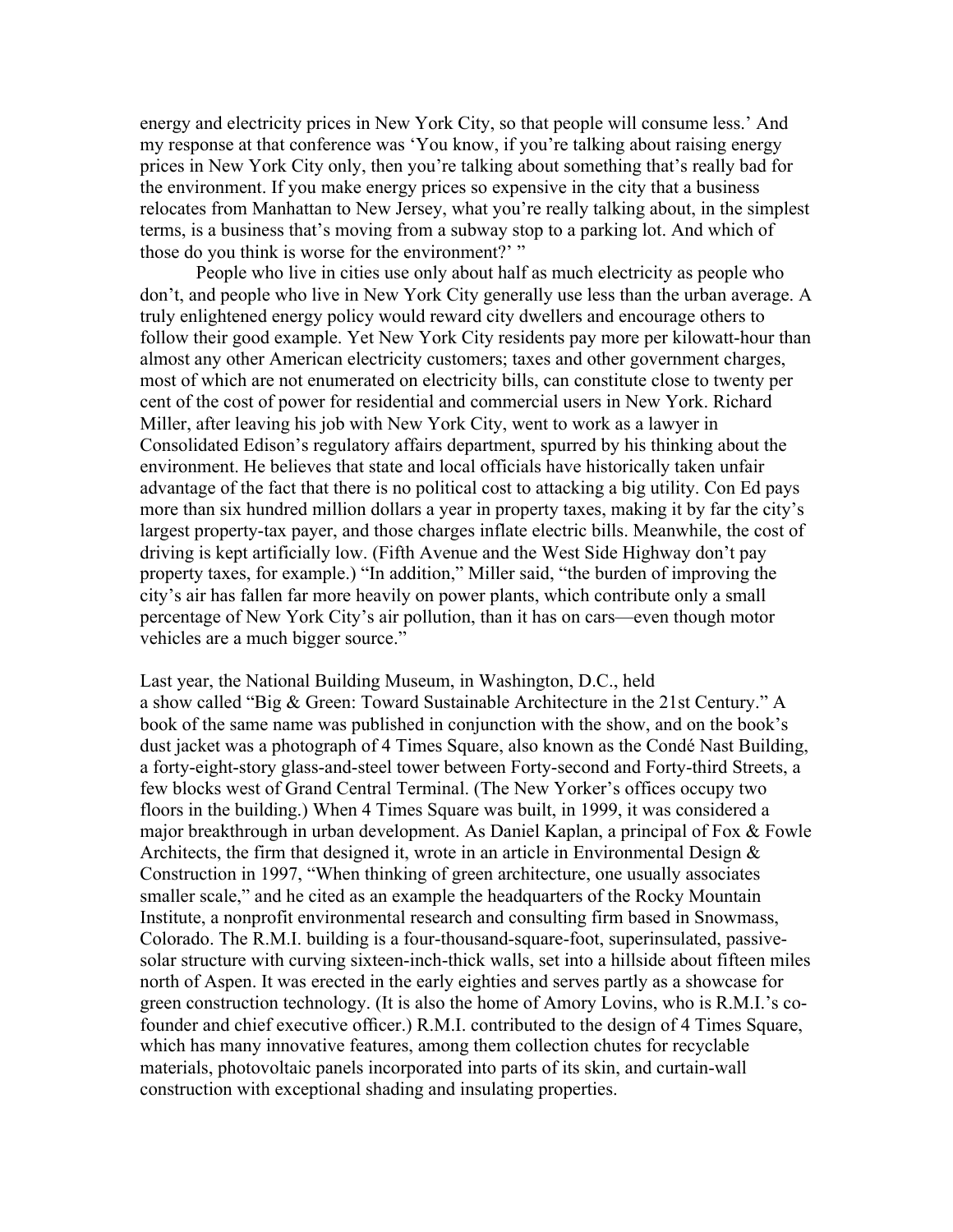These are all important innovations. In terms of the building's true ecological impact, though, they are distinctly secondary. (The power generated by the photovoltaic panels supplies less than one per cent of the building's requirements.) The two greenest features of 4 Times Square are ones that most people never even mention: it is big, and it is situated in Manhattan.

Environmentalists have tended to treat big buildings as intrinsically wasteful, because large amounts of energy are expended in their construction, and because the buildings place intensely localized stresses on sewers, power lines, and water systems. But density can create the same kinds of ecological benefits in individual structures that it does in entire communities. Tall buildings have much less exposed exterior surface per square foot of interior space than smaller buildings do, and that means they present relatively less of themselves to the elements, and their small roofs absorb less heat from the sun during cooling season and radiate less heat from inside during heating season. (The beneficial effects are greater still in Manhattan, where one building often directly abuts another.) A study by Michael Phillips and Robert Gnaizda, published in CoEvolution Quarterly in 1980, found that an ordinary apartment in a typical building near downtown San Francisco used just a fifth as much heating fuel as a new tract house in Davis, a little more than seventy miles away. Occupants of tall buildings also do a significant part of their daily coming and going in elevators, which, because they are counterweighted and thus require less motor horsepower, are among the most energyefficient passenger vehicles in the world.

Bruce Fowle, a founder of Fox & Fowle, told me, "The Condé Nast Building contains 1.6 million square feet of floor space, and it sits on one acre of land. If you divided it into forty-eight one-story suburban office buildings, each averaging thirty-three thousand square feet, and spread those one-story buildings around the countryside, and then added parking and some green space around each one, you'd end up consuming at least a hundred and fifty acres of land. And then you'd have to provide infrastructure, the highways and everything else." Like many other buildings in Manhattan, 4 Times Square doesn't even have a parking lot, because the vast majority of the six thousand people who work inside it don't need one. In most other parts of the country, big parking lots are not only necessary but are required by law. If my town's zoning regulations applied in Manhattan, 4 Times Square would have needed sixteen thousand parking spaces, one for every hundred square feet of office floor space. The Rocky Mountain Institute's showcase headquarters has double-paned krypton-filled windows, which admit seventyfive per cent as much light as ordinary windows while allowing just ten per cent as much heat to escape in cold weather. That's a wonderful feature, and one of many in the building which people ought to copy. In other ways, though, the R.M.I. building sets a very poor environmental example. It was built in a fragile location, on virgin land more than seven thousand feet above sea level. With just four thousand square feet of interior space, it can hold only six of R.M.I.'s eighteen full-time employees; the rest of them work in a larger building a mile away. Because the two buildings are in a thinly populated area, they force most employees to drive many miles—including trips between the two buildings—and they necessitate extra fuel consumption by delivery trucks, snowplows, and other vehicles. If R.M.I.'s employees worked on a single floor of a big building in Manhattan (or in downtown Denver) and lived in apartments nearby, many of them would be able to give up their cars, and the thousands of visitors who drive to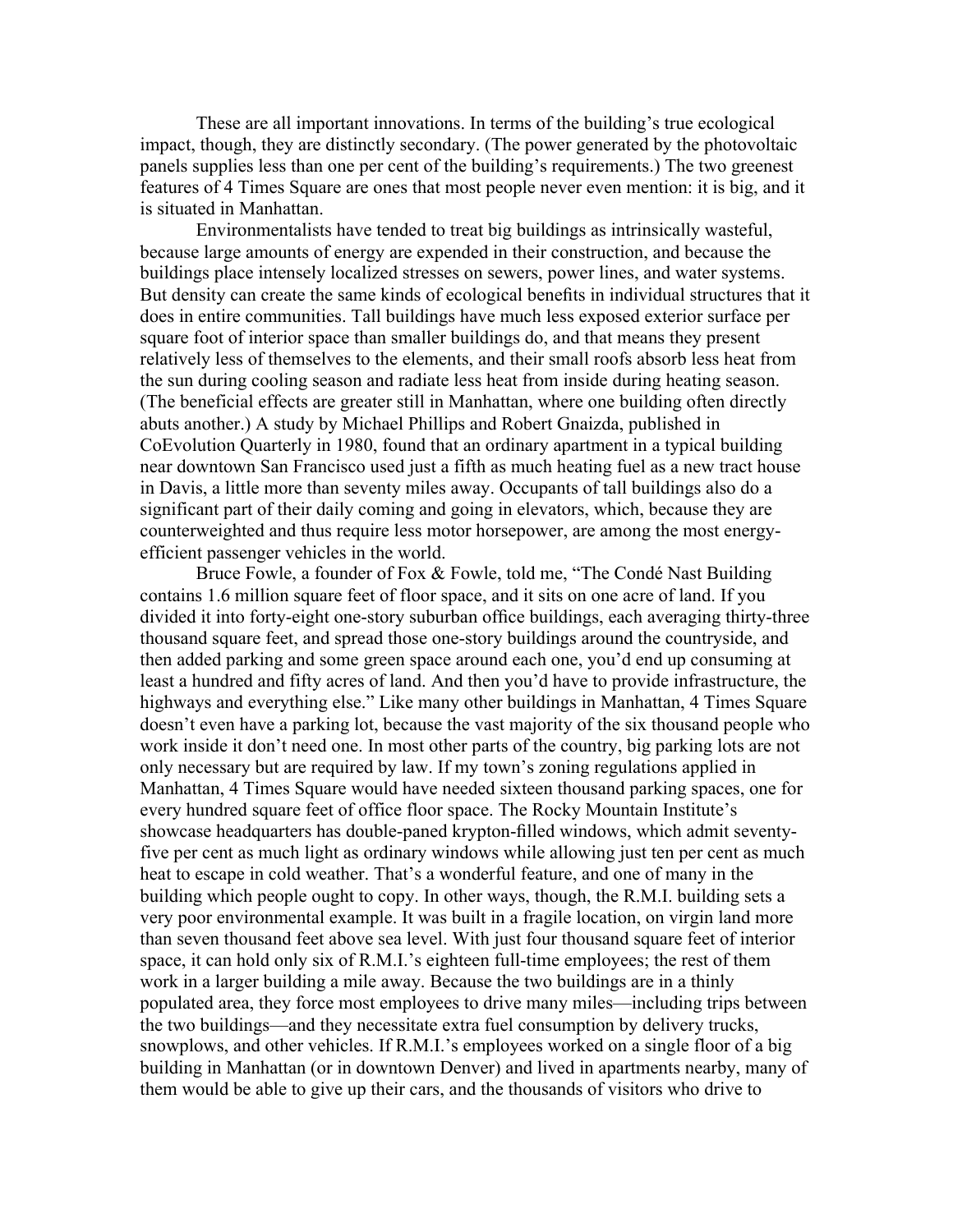Snowmass each year to learn about environmentally responsible construction could travel by public transit instead.

Picking on R.M.I.—which is one of the world's most farsighted environmental organizations—may seem unfair, but R.M.I., along with many other farsighted environmental organizations, shares responsibility for perpetuating the powerful anti-city bias of American environmentalism. That bias is evident in the technical term that is widely used for sprawl: "urbanization." Thinking of freeways and strip malls as "urban" phenomena obscures the ecologically monumental difference between Phoenix and Manhattan, and fortifies the perception that population density is an environmental ill. It also prevents most people from recognizing that R.M.I.'s famous headquarters—which sits on an isolated parcel more than a hundred and eighty miles from the nearest significant public transit system—is sprawl.

When I told a friend recently that I thought New York City should be considered the greenest community in America, she looked puzzled, then asked, "Is it because they've started recycling again?" Her question reflected a central failure of the American environmental movement: that too many of us have been made to believe that the most important thing we can do to save the earth and ourselves is to remember each week to set our cans and bottles and newspapers on the curb. Recycling is popular because it enables people to relieve their gathering anxieties about the future without altering the way they live. But most current recycling has, at best, a neutral effect on the environment, and much of it is demonstrably harmful. As William McDonough and Michael Braungart point out in "Cradle to Cradle: Remaking the Way We Make Things," most of the materials we place on our curbs are merely "downcycled"—converted to a lower use, providing a pause in their inevitable journey to a landfill or an incinerator—often with a release of toxins and a net loss of fuel, among other undesirable effects.

By far the worst damage we Americans do to the planet arises not from the newspapers we throw away but from the eight hundred and fifty million or so gallons of oil we consume every day. We all know this at some level, yet we live like alcoholics in denial. How else can we explain that our cars have grown bigger, heavier, and less fuelefficient at the same time that scientists have become more certain and more specific about the consequences of our addiction to gasoline?

On a shelf in my office is a small pile of recent books about the environment which I plan to reread obsessively if I'm found to have a terminal illness, because they're so unsettling that they may make me less upset about being snatched from life in my prime. At the top of the pile is "Out of Gas: The End of the Age of Oil," by David Goodstein, a professor at the California Institute of Technology, which was published earlier this year. "The world will soon start to run out of conventionally produced, cheap oil," Goodstein begins. In succeeding pages, he lucidly explains that humans have consumed almost a trillion barrels of oil (that's forty-two trillion gallons), or about half of the earth's total supply; that a devastating global petroleum crisis will begin not when we have pumped the last barrel out of the ground but when we have reached the halfway point, because at that moment, for the first time in history, the line representing supply will fall through the line representing demand; that we will probably pass that point within the current decade, if we haven't passed it already; that various well-established